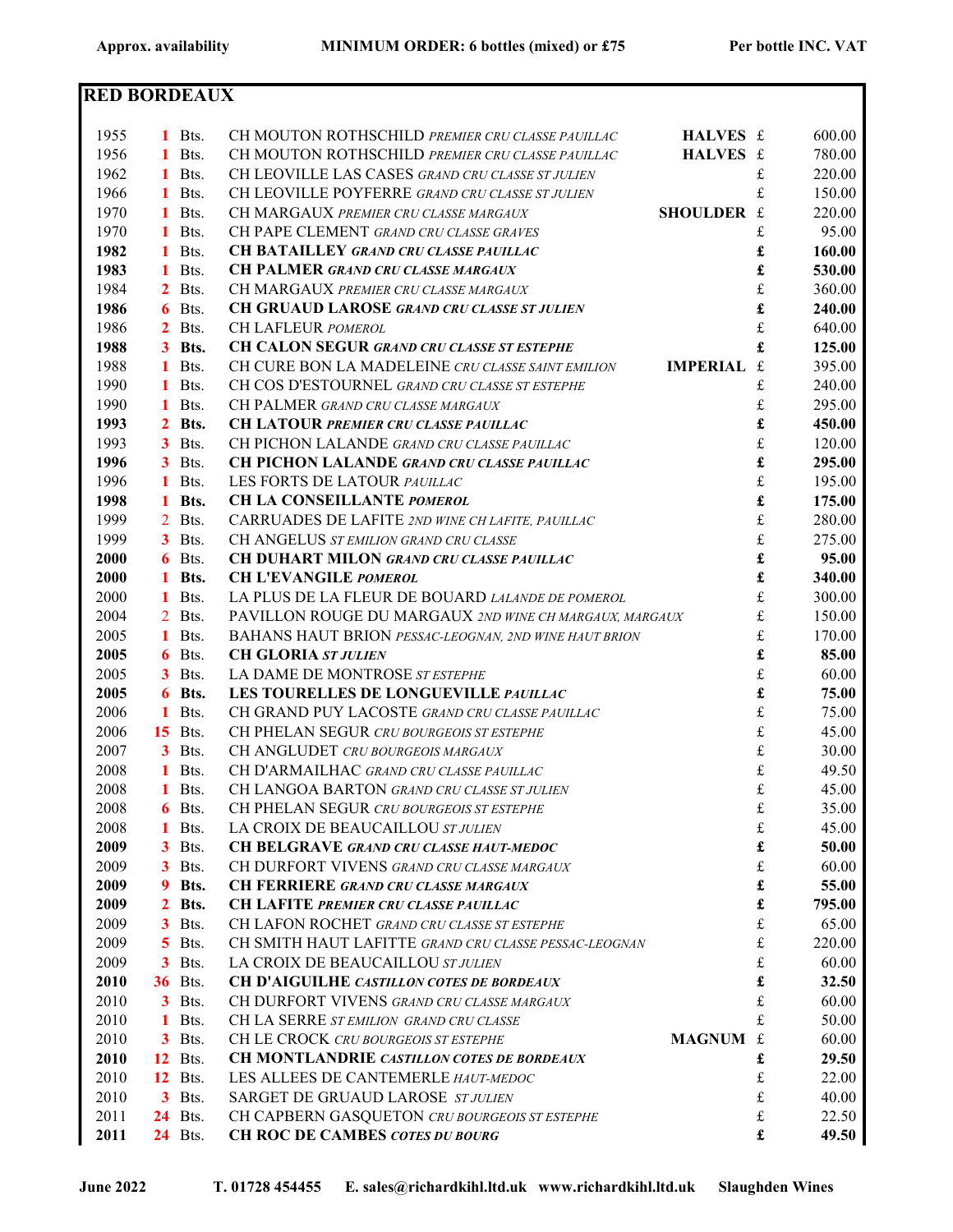| 2011 | 5. | Bts.           | LA CROIX DE BEAUCAILLOU ST JULIEN                                   | £  | 40.00 |
|------|----|----------------|---------------------------------------------------------------------|----|-------|
| 2012 | 12 | Bts.           | CH CARLMAGNUS FRONSAC                                               | £  | 18.50 |
| 2012 | 60 | Bts.           | <b>CH FONBEL ST EMILION GRAND CRU</b>                               | £  | 28.00 |
| 2012 | 1  | Bts.           | CH HAUT-BELLEVUE CRU BOURGEOIS HAUT-MEDOC                           | £  | 14.50 |
| 2012 | 36 | Bts.           | <b>CH POUJEAUX CRU BOURGEOIS MOULIS-EN-MEDOC</b>                    | £  | 35.00 |
| 2014 | 12 | Bts.           | CH GRAND PUY LACOSTE GRAND CRU CLASSE PAUILLAC                      | £  | 60.00 |
| 2014 | 60 | Bts.           | <b>CH LILIAN LADOUYS CRU BOURGEOIS ST ESTEPHE</b>                   | £  | 24.00 |
| 2014 | 24 | Bts.           | CLOS DE L'ORATOIRE ST EMILION GRAND CRU CLASSE                      | £  | 35.00 |
| 2014 | 12 | Bts.           | LE PETIT HAUT LAFITTE 2ND WINE SMITH HAUT LAFITTE                   | £  | 28.00 |
| 2015 | 1  | Bts.           | CH LATOUR MARTILLAC GRAND CRU CLASSE PESSAC-LEOGNAN                 | £  | 35.00 |
| 2015 | 60 | Bts.           | <b>CH MONTLANDRIE CASTILLON COTES DE BORDEAUX</b>                   | £  | 27.50 |
| 2015 |    | <b>36</b> Bts. | CH PRIEURE LICHINE GRAND CRU CLASSE MARGAUX                         | £  | 45.00 |
| 2016 | 96 | Bts.           | <b>CH CAMBON LA PELOUSE CRU BOURGEOIS HAUT-MEDOC</b>                | £  | 19.50 |
| 2016 | 24 | Bts.           | CH DURAND LAPLAGNE 'LES TERRES ROUGES' PUISSEGUIN ST EMILION        | £. | 14.50 |
| 2016 | 36 | Bts.           | CH DURAND LAPLAGNE 'LES TERRES ROUGES' PUISSEGUIN S1 MAGNUM         |    | 29.50 |
| 2016 | 60 | Bts.           | <b>CH LE CROCK CRU BOURGEOIS ST ESTEPHE</b>                         |    | 32.50 |
| 2016 | 24 | Bts.           | CH POTENSAC CRU BOURGEOIS MEDOC                                     | £  | 28.00 |
| 2016 | 3  | Bts.           | CH SAINTAYME ST EMILION GRAND CRU<br><b>MAGNUM</b>                  | £. | 45.00 |
| 2016 | 60 | Bts.           | CH SENEJAC CRU BOURGEOIS HAUT-MEDOC                                 | £  | 18.50 |
| 2016 | 6  | Bts.           | CH TOUR DU MOULIN FRONSAC                                           | £  | 18.00 |
| 2017 | 6  | Bts.           | CH MONTLANDRIE CASTILLON COTES DE BORDEAUX                          |    | 24.00 |
| 2018 | 96 | Bts.           | <b>CH DURAND LAPLAGNE 'LES TERRES ROUGES' PUISSEGUIN ST EMILION</b> | £  | 12.50 |

# WHITE BORDEAUX

| 1893 | 1 Bts.         | CH D'YQUEM 1ER GRAND CRU CLASSE SAUTERNES           |          | £ | 6,000.00 |
|------|----------------|-----------------------------------------------------|----------|---|----------|
| 1965 | 1 Bts.         | CH D'YQUEM IER GRAND CRU CLASSE SAUTERNES           |          | £ | 560.00   |
| 1976 | $1$ Bts.       | CH D'YQUEM IER GRAND CRU CLASSE SAUTERNES           |          | £ | 540.00   |
| 2007 | 1 Bts.         | CH CLOS HAUT PEYRAGUEY GRAND CRU CLASSE SAUTERNES   |          | £ | 36.00    |
| 2009 | $3$ Bts.       | CH HAUT BERGEY BLANC PESSAC-LEOGNAN                 |          | £ | 29.50    |
| 2009 | <b>36 Bts.</b> | <b>CLOS FLORIDENE GRAVES BLANC</b>                  |          | £ | 19.50    |
| 2011 | $6$ Bts.       | <b>CH RAYMON LAFON SAUTERNES</b>                    |          | £ | 36.00    |
| 2011 | $6$ Bts.       | <b>CH RIEUSSEC GRAND CRU CLASSE SAUTERNES</b>       | HALVES £ |   | 24.00    |
| 2014 | $6$ Bts.       | <b>CH DOISY VEDRINES GRAND CRU CLASSE SAUTERNES</b> |          |   | 30.00    |
| 2016 | $3$ Bts.       | CH DOISY DAENE GRAND VIN SEC AC BORDEAUX            |          | £ | 24.00    |

# **ALSACE**

| 2019 | $12$ Bts.      | "ZIND" CHARDONNAY-AUXERROIS, ZIND-HUMBRECHT       |              | 22.00 <sub>1</sub> |
|------|----------------|---------------------------------------------------|--------------|--------------------|
| 2018 | <b>12</b> Bts. | <b>GEWURZTRAMINER, ALBERT MANN</b>                |              | 21.50              |
| 2017 | $6$ Bts.       | GEWURZTRAMINER 'HENGST' GRAND CRU, ZIND-HUMBRECHT | $\mathbf{f}$ | 39.50              |
| 2018 | <b>24</b> Bts. | PINOT BLANC/AUXERROIS TRADITION, ALBERT MANN      |              | 16.80              |
| 2018 | <b>12</b> Bts. | RIESLING TRADITION, ALBERT MANN                   |              | 16.95              |

# RED BURGUNDY

| 2002 | <b>2</b> Bts. | <b>MOREY ST DENIS CLOS DE LA BUSSIERES 1ER CRU ROUMIER</b> | £ | 495.00   |
|------|---------------|------------------------------------------------------------|---|----------|
| 2006 | 1 Bts.        | CHAMBOLLE MUSIGNY LES CRAS 1ER CRU GHILSAINE-BARTHOD       | £ | 200.00   |
| 2008 | $2$ Bts.      | ECHEZEAUX GRAND CRU JM MILLOT                              | £ | 175.00   |
| 2009 | $3$ Bts.      | BEAUNE CHOUACHEAUX 1ER CRU DOMAINE JADOT                   |   | 40.00    |
| 2009 | 1 Bts.        | <b>BONNES MARES GRAND CRU ROUMIER</b>                      | £ | 3,600.00 |
| 2009 | $3$ Bts.      | <b>GEVREY CHAMBERTIN</b> TAUPENOT MERME                    |   | 60.00    |
| 2010 | 1 Bts.        | <b>BONNES MARES GRAND CRU ROUMIER</b>                      | £ | 3,600.00 |
| 2010 | Bts           | CORTON CLOS DU ROI GRAND CRU CHANDON DE BRIALLES           |   | 120.00   |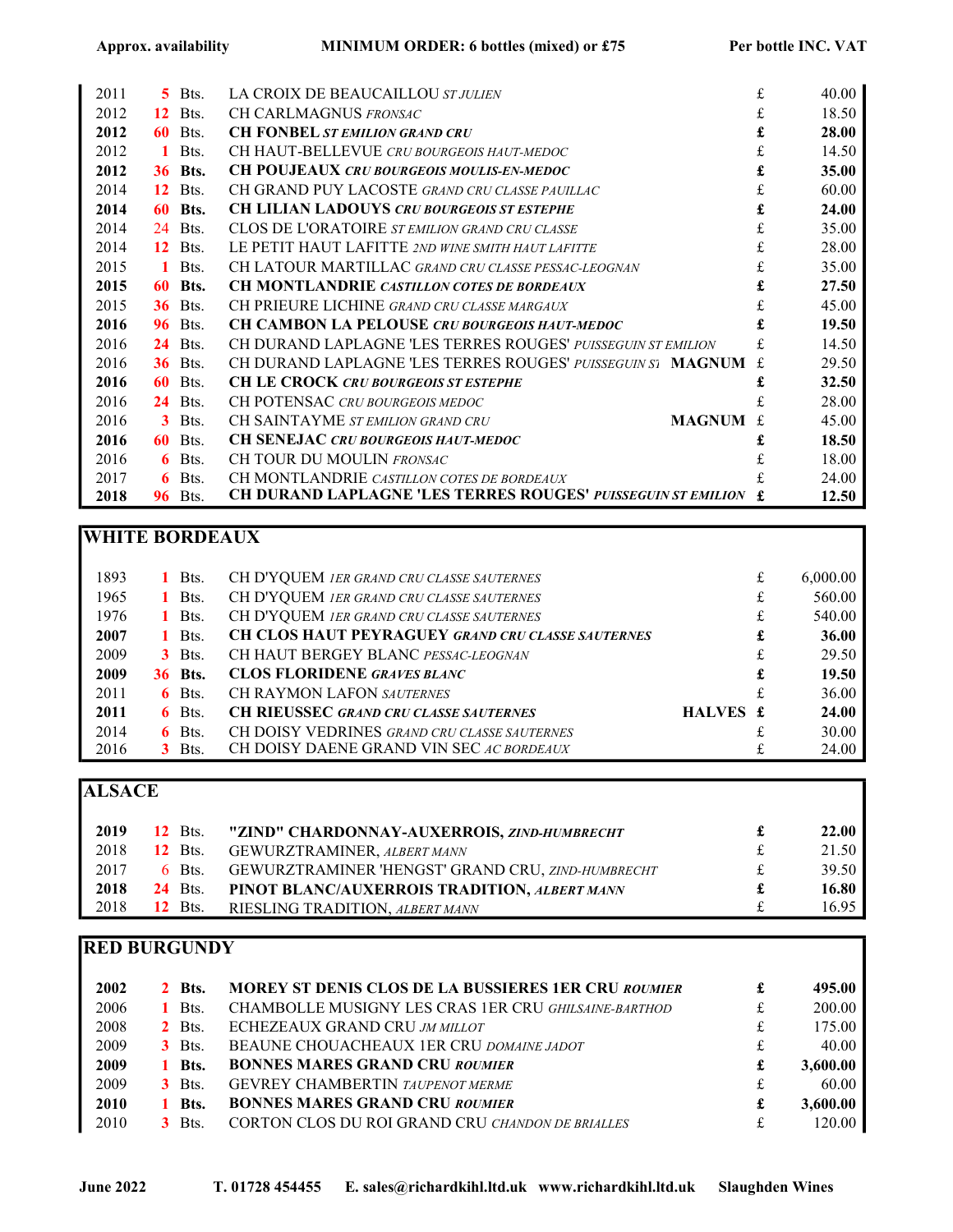| 2010 |                 | Bts.           | <b>VOSNE ROMANEE MALCONSORTS 1ER CRU DE MONTILLE</b>                     | £ | 850.00 |
|------|-----------------|----------------|--------------------------------------------------------------------------|---|--------|
| 2014 | 12              | Bts.           | <b>GEVREY CHAMBERTIN CLOS PRIEUR 1ER CRU ROSSIGNOL-TRAPET</b>            |   | 85.00  |
| 2014 |                 | $3$ Bts.       | <b>SAVIGNY LES BEAUNE FOURNEAUX 1ER CRU SIMON BIZE</b>                   |   | 39.50  |
| 2015 |                 | <b>12</b> Bts. | <b>BOURGOGNE HAUTES COTES DE NUITS GEANTET PANSIOT</b>                   |   | 29.50  |
| 2016 |                 | $3$ Bts.       | <b>BOURGOGNE EPINEUIL DOMAINE DE L'ABBAYE, DOMINIQUE GRUHIER</b>         |   | 22.00  |
| 2016 |                 | $4$ Bts.       | GEVREY CHAMBERTIN LAVAUX ST JACQUES 1ER CRU TORTOCHOT                    |   | 60.00  |
| 2017 |                 | $3$ Bts.       | BEAUNE CLOS DES MARCONNETS 1ER CRU DOMAINE CHANSON                       |   | 35.00  |
| 2017 |                 | $3$ Bts.       | CHAMBOLLE MUSIGNY VIEILLES VIGNES HUDELOT-BAILLET                        |   | 42.50  |
| 2018 |                 | $3$ Bts.       | <b>BOURGOGNE PINOT NOIR HUDELOT-BAILLET</b>                              |   | 19.50  |
| 2018 |                 | $6$ Bts.       | <b>BOURGOGNE PINOT NOIR PAUL PILLOT</b>                                  |   | 26.00  |
| 2018 |                 | $12$ Bts.      | CHAMBOLLE MUSIGNY VIEILLES VIGNES HUDELOT-BAILLET                        |   | 45.00  |
| 2018 | 12 <sup>7</sup> | Bts.           | <b>GEVREY CHAMBERTIN LES CORVEES TORTOCHOT</b>                           |   | 42.50  |
| 2018 |                 | <b>18 Bts.</b> | <b>GEVREY CHAMBERTIN VIEILLES VIGNES ROSSIGNOL TRAPET</b>                |   | 45.00  |
| 2018 |                 | <b>24</b> Bts. | MERCUREY CLOS DES GRAND VOYENS 1ER CRU JEANNIN-NALTET                    |   | 26.00  |
| 2019 |                 | <b>36</b> Bts. | <b>BOURGOGNES HAUTES COTES DE NUITS HUDELOT-BAILLET</b>                  |   | 23.50  |
| 2019 |                 | $3$ Bts.       | <b>GEVREY CHAMBERTIN VIEILLES VIGNES ROSSIGNOL TRAPET</b>                |   | 45.00  |
| 2019 | 6.              | Bts.           | MERCUREY CLOS DES GRAND VOYENS 1ER CRU JEANNIN-NALTET                    |   | 28.00  |
| 2019 | 60              | Bts.           | <b>MONTHELIE 'SUR LA VELLE' 1ER CRU ERIC DE SUREMAIN, CH DE MONTHE £</b> |   | 36.00  |
| 2019 | 12              | Bts.           | <b>SANTENAY VIEILLES VIGNES DOMAINE BORGEOT</b>                          |   | 22.00  |

#### WHITE BURGUNDY

| 2012 |                  | 3 Bts.         | BEAUNE GREVES LE CLOS BLANC 1ER CRU DOMAINE GAGEY, LOUIS JADOT        | £. | 42.50 |
|------|------------------|----------------|-----------------------------------------------------------------------|----|-------|
| 2019 |                  | $6$ Bts.       | <b>BOURGOGNE ALIGOTE PAUL PILLOT</b>                                  | £  | 19.95 |
| 2019 | 36               | Bts.           | <b>BOURGOGNE BLANC 'CLOS DE LA CARBONNADE' P&amp;L BORGEOT</b>        | £  | 18.50 |
| 2019 | 36               | Bts.           | BOURGOGNE BLANC 'LES CHATAIGNERS' HUBERT LAMY                         | £  | 32.50 |
| 2020 |                  | <b>60 Bts.</b> | <b>BOURGOGNE SAINT MARTIN BACHEY-LEGROS</b>                           | £  | 23.50 |
| 2019 | 60               | Bts.           | <b>CHABLIS JEAN COLLET ET FILS</b>                                    |    | 22.00 |
| 2019 | 12 <sup>7</sup>  | Bts.           | <b>CHABLIS VAILLONS 1ER CRU JEAN COLLET ET FILS</b>                   | £  | 32.50 |
| 2019 | 18               | Bts.           | CHASSAGNE MONTRACHET VIEILLE VIGNES P&L BORGEOT                       | £. | 45.00 |
| 2019 | 3                | Bts.           | CHASSAGNE MONTRACHET CAILLERETS 1ER CRU VINCENT MOREY                 |    | 60.00 |
| 2020 | 60               | Bts.           | <b>MACON VILLAGES DOMAINE SEVE</b>                                    |    | 15.75 |
| 2013 | 5.               | Bts.           | MEURSAULT PERRIERES 1ER CRU ALBERT GRIVAULT                           |    | 85.00 |
| 2018 | 6.               | Bts.           | MEURSAULT BLAGNY 1ER CRU ANTOINE JOBARD                               | £  | 95.00 |
| 2019 |                  | <b>18</b> Bts. | MEURSAULT LES GRANDS CHARRONS DOMAINE MICHELOT                        |    | 45.00 |
| 2018 | 12 <sup>2</sup>  | Bts.           | <b>POUILLY FUISSE DOMAINE JA FERRET</b>                               |    | 32.50 |
| 2014 |                  | $3$ Bts.       | PULIGNY MONTRACHET ENSEIGNERES ALEX GAMBAL                            |    | 65.00 |
| 2019 | 12 <sup>12</sup> | Bts.           | PULIGNY MONTRACHET ENSEIGNERES JEAN PASCAL                            | £. | 45.00 |
| 2017 | 18               | Bts.           | PULIGNY MONTRACHET LES FOLATIERES 1ER CRU JEAN                        |    | 60.00 |
| 2017 | 6.               | Bts.           | PULIGNY MONTRACHET REFERTS 1ER CRU JM BOILLOT                         |    | 80.00 |
| 2019 | 36               | Bts.           | <b>RULLY BLANC 'AGNEUX' 1ER CRU ERIC DE SUREMAIN, CH DE MONTHELIE</b> |    | 29.50 |
| 2017 | 6                | Bts.           | <b>SAINT-ROMAIN DELAGRANGE</b>                                        | £  | 26.00 |
| 2019 |                  | <b>18</b> Bts. | <b>SANTENAY 'CLOS DES GRAVIERES' 1ER CRU BACHEY-LEGROS</b>            |    | 32.50 |
| 2019 | 12 <sup>2</sup>  | Bts.           | SANTENAY 'LES GRAVIERES' 1ER CRU DOMAINE MICHELOT                     |    | 37.50 |
| 2019 | 6                | Bts.           | <b>SANTENAY 'SOUS LA ROCHE' BACHEY-LEGROS</b>                         | £  | 27.50 |

# **BEAUJOLAIS**

| 24 Bts. BEAUJOLAIS VILLAGES NON FILTRE MANOIR DU CARRA<br>2020 |  | 12.50 |
|----------------------------------------------------------------|--|-------|
|----------------------------------------------------------------|--|-------|

## CHAMPAGNE & SPARKLING (inc. ENGLAND)

| 2012 | $3$ Bts. | BOLLINGER GRAND ANNEE             | <b>MAGNUMS</b> £ | 240.00 |
|------|----------|-----------------------------------|------------------|--------|
| 2012 | $3$ Bts. | <b>BOLLINGER GRAND ANNEE ROSE</b> |                  | 120.00 |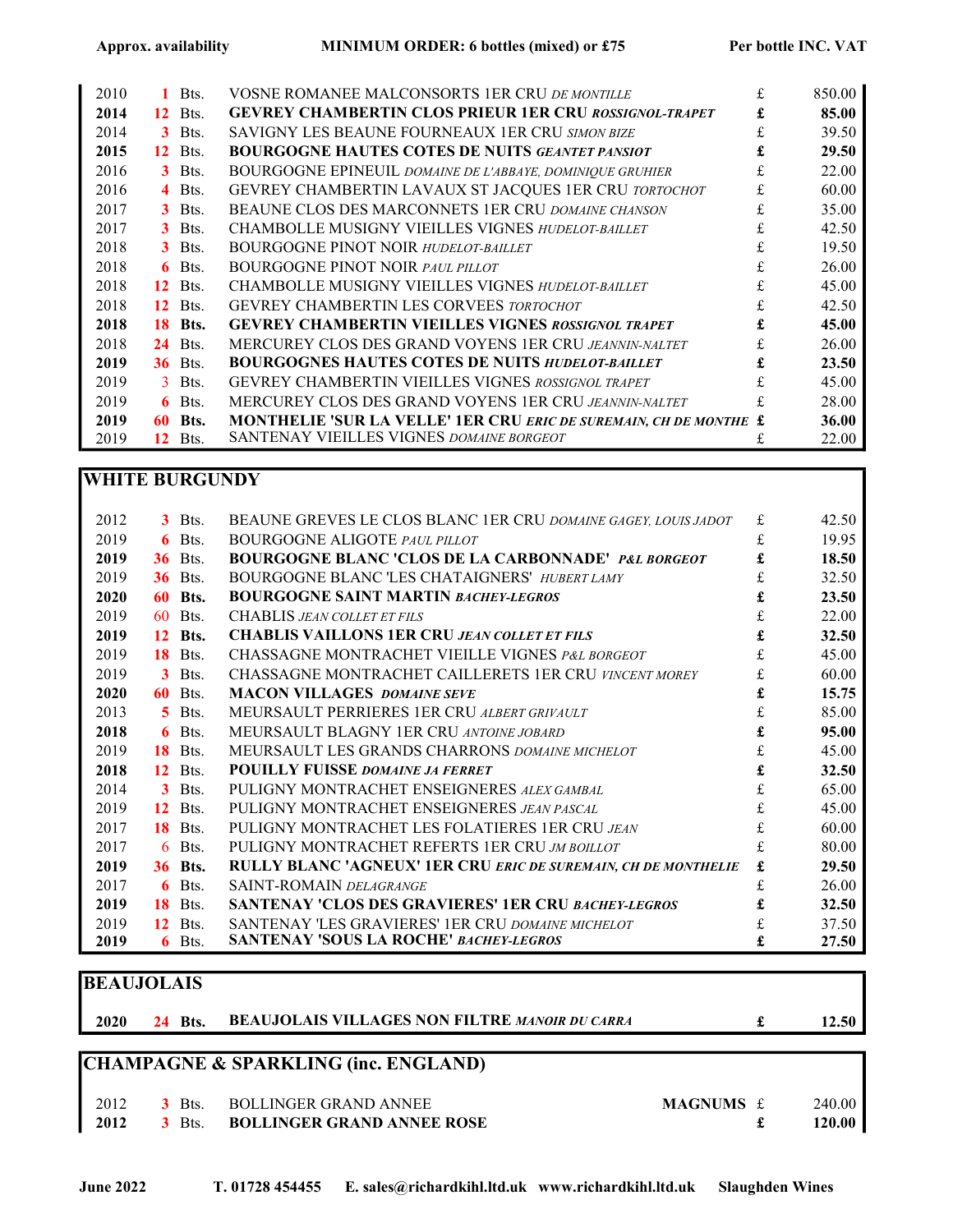| 2012      | 3            | Bts.     | MAILLY GRAND CRU LES ECHANSONS                                                                                          | £ | 95.00  |
|-----------|--------------|----------|-------------------------------------------------------------------------------------------------------------------------|---|--------|
| 2014      |              | 3 Bts.   | <b>MAILLY GRAND CRU EXTRA BRUT MILLESIME</b>                                                                            | £ | 49.50  |
| NV        | 1.           | Bts.     | KRUG GRAND CUVEE EDITION 168                                                                                            | £ | 195.00 |
| NV        | 24           | Bts.     | MAILLY GRAND CRU BLANC DE PINOT NOIR                                                                                    |   | 45.00  |
| NV        | 96           | Bts.     | <b>MAILLY GRAND CRU BRUT RESERVE</b>                                                                                    |   | 35.00  |
| N V       | 48           | Bts.     | <b>MAILLY GRAND CRU BRUT RESERVE</b><br>HALVES £                                                                        |   | 18.75  |
| <b>NV</b> | 3            | Bts.     | <b>MAILLY GRAND CRU BRUT RESERVE</b><br>MAGNUMS £                                                                       |   | 80.00  |
|           |              |          | Floral, precise and intense on the nose, an immediate and wonderful reminder of the elegance and appeal of              |   |        |
|           |              |          | champagne versus the more concentrated fruit character of the best English sparkling wines. Acacia, honey,              |   |        |
|           |              |          | majoring on citrus rather than red fruit aromas (surprisingly, given there is 75% Pinot Noir in the blend!). The        |   |        |
|           |              |          | autolytic character is a background note, fine pastry and pain d'epices rather than a rich, leesy-style. Delicate lemon |   |        |
|           |              |          | flavours with a clean, chalky texture, great acidity, intense on the palate. RKL "A very refined example, zesty and     |   |        |
|           |              |          | limey on the nose with supporting floral notes. Elegant palate, with great purity on the finish. 93 points."            |   |        |
|           |              |          | Decanter Magazine, Dec 2019                                                                                             |   |        |
| NV        |              | $6$ Bts. | <b>MAILLY GRAND CRU ROSE</b>                                                                                            | £ | 49.50  |
| NV        | 60           | Bts.     | <b>RENARD BARNIER BRUT</b>                                                                                              | £ | 26.00  |
| NV        | $\mathbf{2}$ | Bts.     | HALVES £<br><b>RENARD BARNIER BRUT</b>                                                                                  |   | 13.50  |
| NV        | 6            | Bts.     | <b>RUINART BLANC DE BLANCS</b>                                                                                          | £ | 75.00  |
| N V       | 24           | Bts.     | <b>RUINART 'R' DE RUINART BRUT</b>                                                                                      | £ | 49.50  |
| NV        | 6            | Bts.     | <b>RUINART ROSE</b>                                                                                                     | £ | 75.00  |
| NV        | 60           | Bts.     | BLANC DE BLANCS VIN MOUSSEAUX BRUT, CHARLES PELLETIER                                                                   | £ | 13.95  |
| 2011      | 6            | Bts.     | HOFFMANN & RATHBONE BLANC DE BLANCS BRUT, SUSSEX                                                                        | £ | 39.50  |
| 2011      | 3            | Bts.     | HOFFMANN & RATHBONE ROSE BRUT RESERVE, SUSSEX                                                                           | £ | 39.50  |
| 2016      | 3            | Bts.     | RATHFINNY BLANC DE NOIRS BRUT, SUSSEX                                                                                   | £ | 35.00  |

### LOIRE

|      |                | <b>TERRE DE SILEX' COTEAUX DE GIENNOIS C&amp;F BERTHIER</b>     |   |       |
|------|----------------|-----------------------------------------------------------------|---|-------|
| 2019 | <b>18</b> Bts. |                                                                 | £ | 19.50 |
| 2020 | <b>12</b> Bts. | TERRE DE SILEX' COTEAUX DE GIENNOIS C&F BERTHIER                |   | 22.00 |
| 2020 | <b>36</b> Bts. | MUSCADET SUR LIE VIEILLES VIGNES 'FIEFS DE RETAIL' GOBIN FRERES | £ | 12.50 |
| 2020 | <b>24</b> Bts. | <b>POUILLY FUME CHATEAU DE TRACY</b>                            |   | 26.00 |
| 2018 | $6$ Bts.       | <b>POUILLY FUME DOMAINE BLONDELET</b>                           |   | 17.95 |
| 2019 | <b>12</b> Bts. | <b>SANCERRE DOMAINE DES CLAIRNEAUX</b>                          | £ | 19.50 |
| 2020 | <b>36</b> Bts. | <b>SAUMUR-CHAMPIGNY DOMAINE ROCHES NEUVES</b>                   | £ | 18.20 |
| 2018 | $3$ Bts.       | <b>SAUMUR-CHAMPIGNY 'LES MEMOIRES' DOMAINE ROCHES NEUVES</b>    | £ | 39.50 |
| 2019 | <b>3</b> Bts.  | <b>SAUMUR-CHAMPIGNY 'TERRES CHAUDES' DOMAINE ROCHES NEUVES</b>  | £ | 28.50 |
| 2019 | Bts.<br>12.    | <b>SAUVIGNON TOURAINE DOMAINE DE LA RABLAIS</b>                 |   | 11.50 |

# **RHONE**

| 2003 | $6$ Bts.            | CHATEAUNEUF-DU-PAPE 'ALEXIS ESTABLET' CHATEAU TINEL  | £ | 35.00    |
|------|---------------------|------------------------------------------------------|---|----------|
| 1989 | Bts.                | CHATEAUNEUF-DU-PAPE CH DE BEAUCASTEL                 | £ | 180.00   |
| 1979 | Bts.                | CHATEAUNEUF-DU-PAPE CHATEAU RAYAS                    | £ | 3,000.00 |
| 1990 | $6$ Bts.            | <b>CHATEAUNEUF-DU-PAPE CHATEAU RAYAS</b>             | £ | 4,000.00 |
| 2005 | $\overline{5}$ Bts. | CHATEAUNEUF-DU-PAPE CHATEAU RAYAS                    | £ | 2,650.00 |
| 2005 | $3$ Bts.            | CHATEAUNEUF-DU-PAPE 'L'ACCENT DE LA ROQUETE' BRUNIER | £ | 28.50    |
| 2006 | $3$ Bts.            | CHATEAUNEUF-DU-PAPE 'L'ACCENT DE LA ROQUETE' BRUNIER | £ | 28.50    |
| 2016 | Bts.<br>12          | <b>CHATEAUNEUF-DU-PAPE MAS DE BOISLAUZON</b>         | £ | 32.50    |
| 1999 | $4$ Bts.            | CHATEAUNEUF-DU-PAPE BLANC CHATEAU RAYAS              | £ | 795.00   |
| 2018 | $3$ Bts.            | <b>CORNAS 'LES EYGATS' DOMAINE COURBIS</b>           | £ | 45.00    |
| 1998 | $2$ Bts.            | COTES DU RHONES SYRAH CH DE FONSALETTE               | £ | 600.00   |
| 2001 | $1$ Bts.            | COTES DU RHONES SYRAH CH DE FONSALETTE               | £ | 495.00   |
| 2017 | $6$ Bts.            | COTES DU RHONES VILLAGES CALENDAL                    | £ | 23.50    |
| 2018 | Bts.<br>12          | <b>COTES DU RHONES VILLAGES CALENDAL</b>             |   | 26.00    |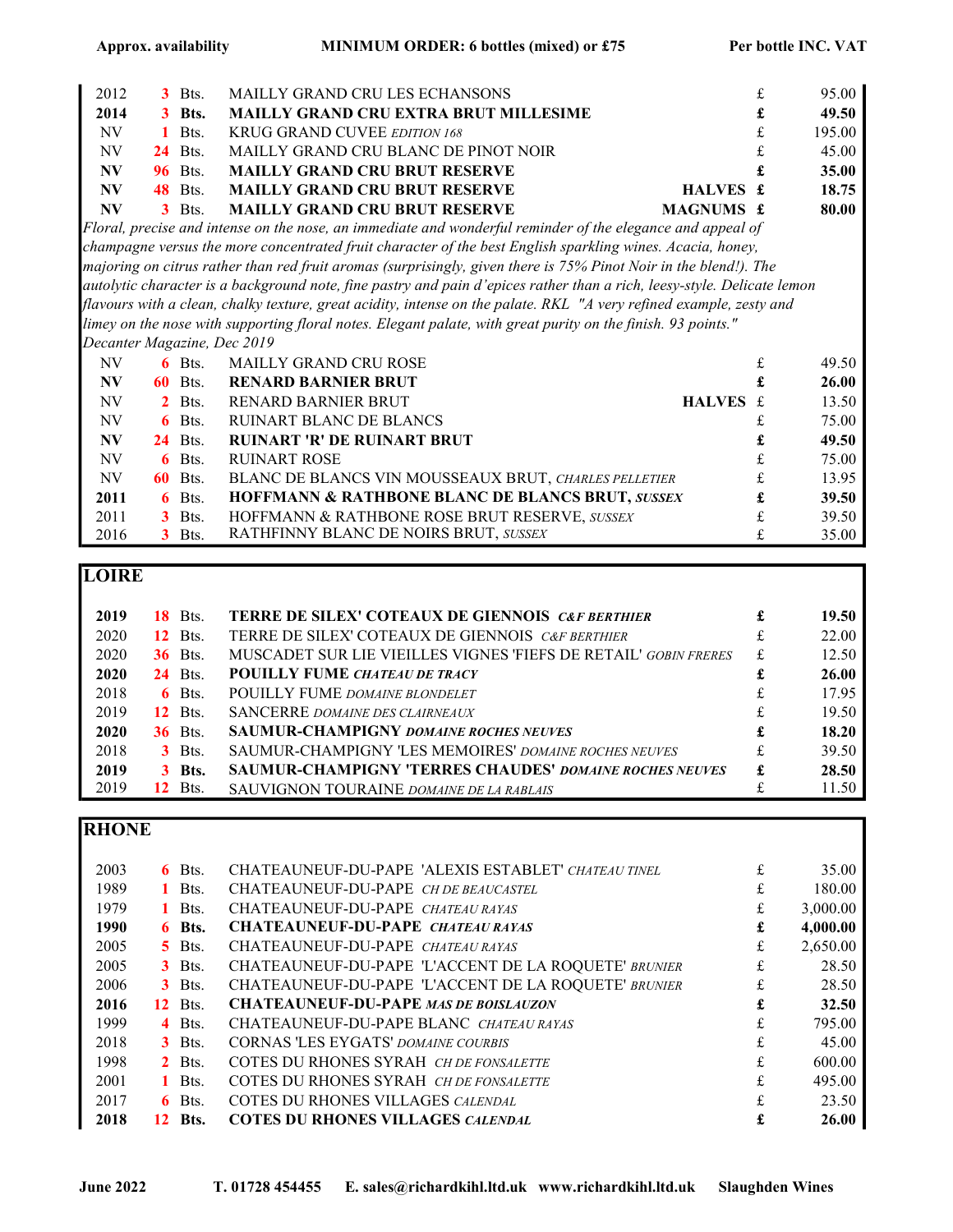| 2016/17 | 12              | Bts.           | COTES DU RHONES VILLAGES MAS DE BOISLAUZON                  | £ | 16.50    |
|---------|-----------------|----------------|-------------------------------------------------------------|---|----------|
| 1982    |                 | $4$ Bts.       | COTE ROTIE LES JUMELLES JABOULET                            |   | 120.00   |
| 2017    |                 | $6$ Bts.       | <b>CROZES-HERMITAGE 'LE ROUVRE' DOMAINE YANN CHAVE</b>      | £ | 28.00    |
| 1978    |                 | $2$ Bts.       | <b>HERMITAGE LA CHAPELLE JABOULET</b>                       | £ | 1,500.00 |
| 1982    |                 | $2$ Bts.       | <b>HERMITAGE LA CHAPELLE JABOULET</b>                       | £ | 180.00   |
| 1988    |                 | $4$ Bts.       | <b>HERMITAGE LA CHAPELLE JABOULET</b>                       |   | 280.00   |
| 2019    |                 | <b>12</b> Bts. | <b>SAINT-PERAY DOMAINE DE LORIENT</b>                       | £ | 31.75    |
| 2020    |                 | <b>24</b> Bts. | SYRAH COLLINES RHODANIENNES LOUIS CLERC                     | £ | 15.75    |
| 2020    |                 | <b>36 Bts.</b> | <b>SYRAH 'VALINES' COLLINES RHODANIENNES JEAN-LUC JAMET</b> | £ | 22.50    |
| 2018    |                 | <b>12</b> Bts. | <b>VENTOUX 'LA CROIX' CHATEAU UNANG</b>                     |   | 22.00    |
| 2016    | 12 <sup>7</sup> | Bts.           | <b>VENTOUX 'LA GARDY' CHATEAU UNANG</b>                     | £ | 28.00    |
| 2018    |                 | <b>60</b> Bts. | <b>VENTOUX 'LA SOURCE' CHATEAU UNANG</b>                    | £ | 14.95    |
| 2020    |                 | <b>36</b> Bts. | VIOGNIER COLLINES RHODANIENNES MARTIN CLERC                 |   | 16.95    |

## PROVENCE ROSE

| 2020 | $6$ Bts.       | <b>CH MIRAVAL PROVENCE ROSE</b><br>MAGS £                                             |  | 39.50   |
|------|----------------|---------------------------------------------------------------------------------------|--|---------|
| 2021 |                | <b>36 Bts.</b> CH MIRAVAL <i>PROVENCE ROSE</i>                                        |  | 23.50   |
|      |                | <b>12020/21 96 Bts. DOMAINE ST ANDRIEU L'ORATOIRE ROSE COTEAUX VAROIS EN PROVENCE</b> |  | 14.50   |
| 2020 | <b>24</b> Bts. | DOMAINE ST ANDRIEU L'ORATOIRE ROSE COTEAUX VAROIS EI<br>MAGS f.                       |  | 32.50 l |

### REGIONAL FRANCE

| 2016    |    | $6$ Bts.       | CAHORS 'LE CEDRE' CHATEAU DU CEDRE                                  |   | 39.50  |
|---------|----|----------------|---------------------------------------------------------------------|---|--------|
| 2020    |    | <b>60 Bts.</b> | <b>CORBIERES ESPRIT DU VENT 'LES 400 COUPS' DE</b>                  | £ | 12.95  |
| 2018    |    | <b>12</b> Bts. | <b>CORBIERES GRANDE CUVEE CASTELMAURE</b>                           |   | 14.95  |
| 2019    |    | <b>96 Bts.</b> | <b>CORBIERES 'LE ROUGE' DE CASTELMAURE</b>                          | £ | 11.95  |
| 2018    |    | $6$ Bts.       | CORBIERES 'SANSA' DE CASTELMAURE (NO SULPHITES)                     |   | 11.95  |
| 2018    |    | <b>12</b> Bts. | <b>CORBIERES 'VIGNERONS' DE CASTELMAURE</b><br>MAGNUMS £            |   | 22.00  |
| 2020    |    | <b>60</b> Bts. | COTEAUX VAROIS EN PROVENCE BLANC L'ORATOIRE DOM. STANDRIEU          |   | 14.50  |
| 2017    |    | <b>36</b> Bts. | <b>COTEAUX VAROIS EN PROVENCE ROUGE L'ORATOIRE DOM. STANDRIEU £</b> |   | 16.00  |
| 2013    |    | $6$ Bts.       | COTES DE ROUSSILLON VILLAGES CHAPOUTIER BILA HAUT                   |   | 17.50  |
| 1937    |    | 1 Bts.         | <b>MAURY</b> DOMAINE ET TERROIRS                                    |   | 150.00 |
| 2020/21 | 36 | Bts.           | PICPOUL DE PINET DOMAINE DELSOL                                     |   | 10.80  |

# **ITALY**

| 2006    |     | $1$ Bts. | <b>BARBARESCO BERNADOT BRICCO ASILI</b>                      | £  | 50.00 |
|---------|-----|----------|--------------------------------------------------------------|----|-------|
| 2019    |     | $6$ Bts. | <b>BARBERA D'ALBA, PIO CESARE</b>                            | £  | 19.50 |
| 2008    |     | $1$ Bts. | <b>BAROLO CERETTA LUIGI BAUDANA</b>                          | £  | 55.00 |
| 2013    |     | $3$ Bts. | <b>BRUNELLO DI MONTALCINO FOSSACOLLE</b>                     | £  | 45.00 |
| 2018/19 | 12  | Bts.     | CHIANTI CLASSICO FONTERUTOLI                                 | £  | 24.00 |
| 2015    |     | $3$ Bts. | COLLI ORIENTALE FRIULI SACRISASSI ROSSO LE DUE TERRE         |    | 29.50 |
| 2018    |     | $6$ Bts. | DOLCETTO D'ALBA, PIO CESARE                                  | £  | 19.75 |
| 2018    | 24  | Bts.     | <b>GAVI DI TASSAROLO 'LA FORNACE' BERGAGLIO</b>              | £  | 12.75 |
| 2018    |     | $6$ Bts. | <b>GRECO DI TUFO BENITO FERRARA</b>                          | £  | 19.50 |
| 2009    |     | $6$ Bts. | <b>IL CARBONAIONE POGGIO SCALETTE ALTA VALLE DELLA GREVE</b> | £  | 45.00 |
| 2020    |     | $6$ Bts. | LAMBRUSCO GRASPAROSSA CASTELVERTO VILLA CALDINI              | f. | 16.50 |
| 2020    | 18. | Bts.     | LANGHE NEBBIOLO G.D. VAJRA                                   | £  | 24.50 |
| 2019    | 12  | Bts.     | LE VOLTE DELL'ORNELLAIA                                      | f. | 26.00 |
| 2020    | 24  | Bts.     | MORELLINO DI SCANSANO 'COTOZZINO' ANTONIO CAMILLO            |    | 14.50 |
| 2020    | 6.  | Bts.     | PINOT BIANCO 'LEPUS' FRANZ HAAS                              |    | 19.50 |
|         |     |          |                                                              |    |       |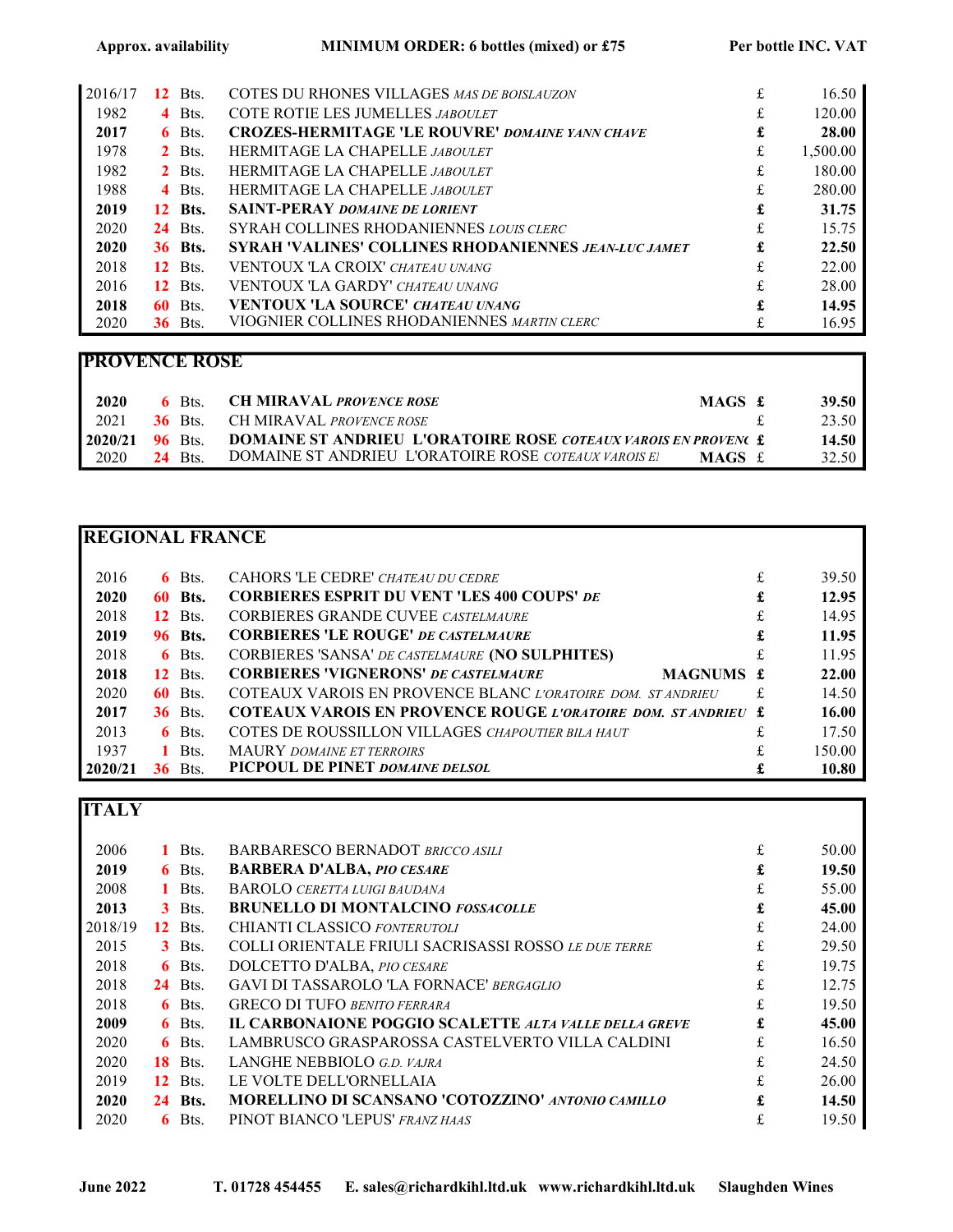| 2019    |     | $6$ Bts.       | <b>PINOT NERO FRANZ HAAS</b>                 |   | 28.50 |
|---------|-----|----------------|----------------------------------------------|---|-------|
| 2017/20 |     | $6$ Bts.       | <b>SOAVE CALVARINO PIEROPAN</b>              | £ | 22.00 |
| 2020    |     | <b>24 Bts.</b> | <b>SOAVE CLASSICO PIEROPAN</b>               | £ | 14.95 |
| 2018    |     | $6$ Bts.       | <b>SOAVE LA ROCCA PIEROPAN</b>               | £ | 30.00 |
| 2019    |     | <b>24 Bts.</b> | <b>VALPOLICELLA CLASSICO RIPASSO FABIANO</b> | £ | 17.95 |
| 2015    |     | <b>3</b> Bts.  | <b>VALPOLICELLA SUPERIORE ROCCOLO GRASSI</b> | £ | 32.50 |
| 2020    | 18. | - Bts.         | <b>VERMENTINO TOSCANA ANTONIO CAMILLO</b>    | £ | 12.50 |

#### **SPAIN**

| 1931                                                                          |     | Bts.           | PEDRO XIMENEZ DON PX TORO ALBALA                        |           | £ | 220.00 |
|-------------------------------------------------------------------------------|-----|----------------|---------------------------------------------------------|-----------|---|--------|
| 2021                                                                          |     | <b>12</b> Bts. | ALBARINO DE SAN CAMPIO TERRAS GAUDA                     |           | £ | 15.40  |
| 2018                                                                          |     | <b>12</b> Bts. | <b>BIERZO TINTO BODEGAS PITTACUM</b>                    |           | £ | 15.80  |
| 2003                                                                          | 1.  | Bts.           | NUMANTHIA, BODEGA NUMANTHIA                             | MAGNUMS £ |   | 120.00 |
| 2016                                                                          |     | $2$ Bts.       | RIBERA DEL DUERO CRIANZA FUENTENARRO                    |           |   | 15.40  |
| 2017                                                                          |     | <b>24</b> Bts. | <b>RIOJA CRIANZA VALSERRANO BODEGAS DE LA MARQUESAS</b> |           | £ | 14.95  |
| 2015                                                                          |     | <b>12</b> Bts. | <b>RIOJA RESERVA MIGUEL MERINO</b>                      |           | £ | 35.00  |
| 2015                                                                          | 18. | Bts.           | RIOJA RESERVA 'ARDANZA' LA RIOJA ALTA                   |           | £ | 33.00  |
| 2005                                                                          | 1.  | Bts.           | TERMANTHIA, BODEGA NUMANTHIA                            |           |   | 295.00 |
| 2020                                                                          |     | <b>24</b> Bts. | TXAKOLI TXOMIN ETXANIZ, GETARIAKO TXAKOLINA             |           |   | 14.50  |
|                                                                               |     |                |                                                         |           |   |        |
| $\bf{D}\bm{\cap}\bf{D}\bm{\mathrm{T}}\bf{I}\bf{I}\bm{\cap}\bm{\Lambda}\bf{I}$ |     |                |                                                         |           |   |        |

| IPUK I UGAL |          |                                                      |                   |
|-------------|----------|------------------------------------------------------|-------------------|
| 2019        |          | 6 Bts. DUAS QUINTAS TINTO RAMOS PINTOS, DOURO VALLEY | 16.50             |
| 2018        | $6$ Bts. | DUAS QUINTAS BLANCO RAMOS PINTOS, DOURO VALLEY       | $14.75 \text{ h}$ |

| <b>GERMANY</b> |     |                     |                                                                                                                   |          |    |       |
|----------------|-----|---------------------|-------------------------------------------------------------------------------------------------------------------|----------|----|-------|
| 2000           |     | Bts.                | HEROLD ERBEN DURKHEIMER BEERENAUSLESE                                                                             | HALVES £ |    | 50.00 |
| 2003           |     | $\overline{5}$ Bts. | <b>DONNHOFF OBERHAUSER LEISTENBERG KABINETT</b>                                                                   |          |    | 26.50 |
| 2002           |     | $3$ Bts.            | <b>LEITZ RUDESHEIMER ROSENECK SPATLESE</b>                                                                        |          |    | 29.50 |
| 2005           |     | $\overline{5}$ Bts. | <b>DONNHOFF SCHLOSSBOCKELHEIMER FELSENBERG AUSLESE GOLI</b>                                                       | HALVES £ |    | 29.50 |
| 2005           |     | $2$ Bts.            | <b>DR LOOSEN WEHLENER SONNENUHR AUSLESE</b>                                                                       |          |    | 29.50 |
| 2008           |     | $3$ Bts.            | <b>DONNHOFF NIEDERHAUSER HERMANNSHOHLE SPATLESE</b>                                                               |          | Ŧ. | 32.50 |
| 2015           |     | $6$ Bts.            | <b>GUNDERLOCH NACKENHEIMER ROTHENBERG AUSLESE GOLDCAP</b>                                                         | HALVES £ |    | 29.50 |
| 2019           | 18. | Bts.                | DONNHOFF RIESLING OBA TROCKEN (DRY)                                                                               |          |    | 19.50 |
| 2020           | 12  | Bts.                | <b>SCHLOSS JOHANNISBERG 'GRUNLACK' RIESLING SPATLESE</b>                                                          |          |    | 39.50 |
|                |     |                     | "Very cool and reserved at the front, but this is an enormously deep and complex wine that has staggering mineral |          |    |       |

intensity. The lime and oolong-tea freshness effortlessly swallows up the unfermented grape sweetness, as if it didn't really exist. Some will criticize, saying that this is too radical, but that's what creates the great excitement! The herbal freshness at the finish is really astounding. Drinkable now, but best from 2023. 99 points" jamessuckling.com

#### AUSTRIA

| 2020 24 Bts. GRUNER VELTLINER STRASS, ALLRAM |  | 14.95 |
|----------------------------------------------|--|-------|
|----------------------------------------------|--|-------|

# PORT, SHERRY & MADEIRA

|  | $1948$ 1 Bts. DA SILVA                   | 600.00 |
|--|------------------------------------------|--------|
|  | 1955 $\overline{2}$ Bts. QUINTA DO NOVAL | 360.00 |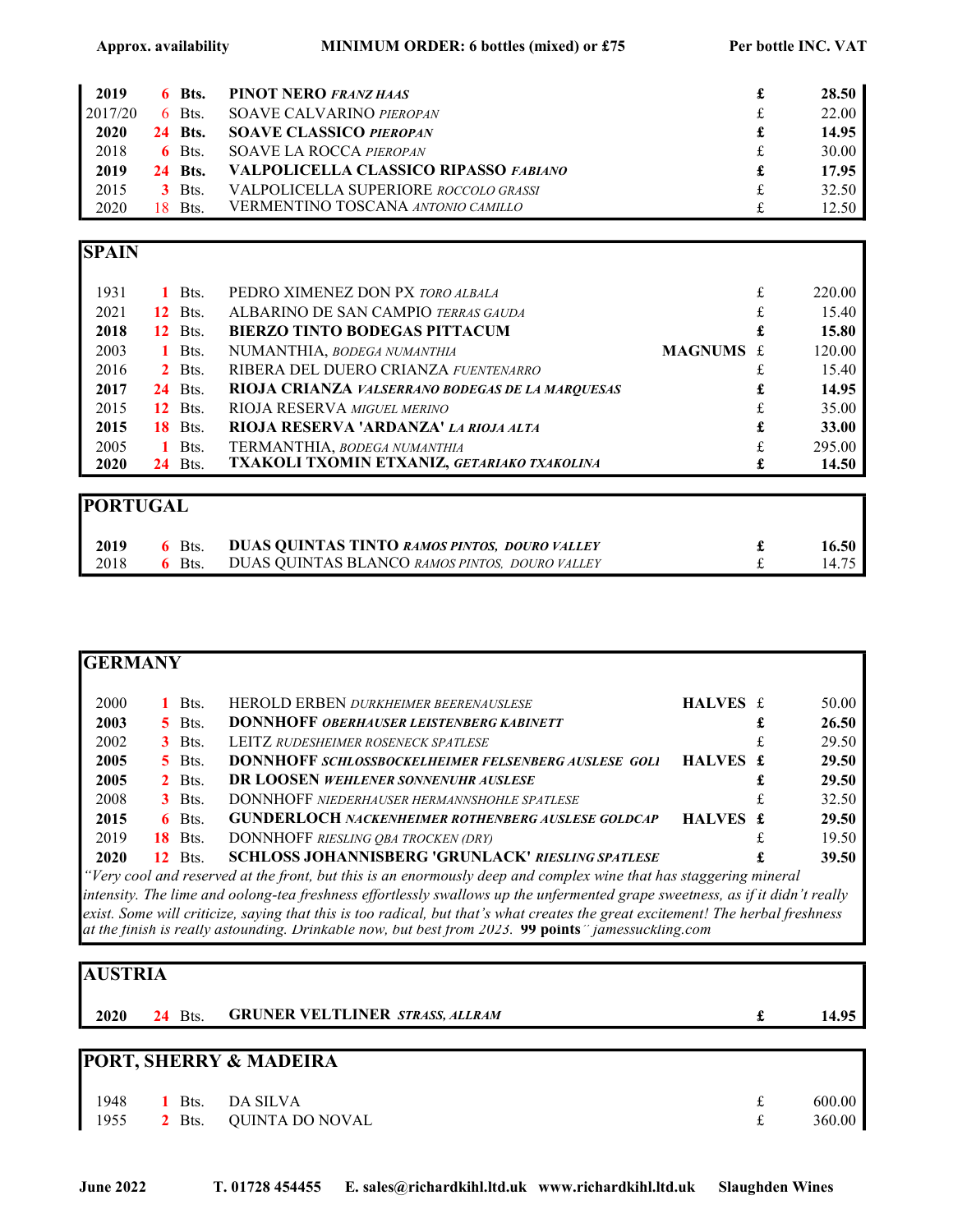| 1963      |    | Bts.           | <b>BORGES</b>                             |          | £ | 150.00 |
|-----------|----|----------------|-------------------------------------------|----------|---|--------|
| 1963      |    | Bts.           | <b>FONSECA</b>                            |          | £ | 280.00 |
| 1969      |    | 1 Bts.         | <b>TAYLOR'S VERY OLD SINGLE HARVEST</b>   |          | £ | 160.00 |
| 1977      | 6. | Bts.           | <b>FEUERHEERD</b>                         |          | £ | 75.00  |
| 1983      | 1. | Bts.           | <b>FONSECA</b>                            |          | £ | 85.00  |
| 1985      | 6. | Bts.           | <b>WARRE</b>                              |          | £ | 60.00  |
| 2000      |    | <b>24</b> Bts. | <b>SMITH WOODHOUSE</b>                    |          | £ | 45.00  |
| 2018      | 6. | Bts.           | <b>FONSECA GUIMARAENS</b>                 | HALVES £ |   | 19.50  |
| <b>NV</b> | 3  | Bts.           | <b>TIO PEPE FINO EN RAMA 2021 RELEASE</b> |          | £ | 17.50  |
| <b>NV</b> | 6. | Bts.           | <b>TIO PEPE FINO EN RAMA 2021 RELEASE</b> | HALVES £ |   | 9.50   |
| 1954      |    | Bts.           | <b>BOAL COSSART</b>                       |          |   | 420.00 |
| 1954      |    | Bts.           | <b>MALMSEY COSSART</b>                    |          | £ | 450.00 |

## ENGLAND

| <b>STILL</b>     |                |                                                             |   |       |
|------------------|----------------|-------------------------------------------------------------|---|-------|
| 2020             | <b>18</b> Bts. | MARTIN'S LANE CHARDONNAY, CROUCH VALLEY, ESSEX              | £ | 29.50 |
| 2020             | <b>24 Bts.</b> | <b>MARTIN'S LANE PINOT NOIR, CROUCH VALLEY, ESSEX</b>       | £ | 29.50 |
| <b>SPARKLING</b> |                |                                                             |   |       |
| 2011             | $6$ Bts.       | <b>HOFFMANN &amp; RATHBONE BLANC DE BLANCS BRUT, SUSSEX</b> |   | 39.50 |
| 2011             | $3$ Bts.       | HOFFMANN & RATHBONE ROSE BRUT RESERVE, SUSSEX               |   | 39.50 |
| 2016             | $3$ Bts.       | RATHFINNY BLANC DE NOIRS BRUT, SUSSEX                       |   | 35.00 |
|                  |                |                                                             |   |       |
| <b>AUSTRALIA</b> |                |                                                             |   |       |
| 2003             | Bts.           | <b>GREENOCK CREEK ALICE'S SHIRAZ</b>                        | £ | 60.00 |

| ---  | ---         |                                         | .     |
|------|-------------|-----------------------------------------|-------|
| 2003 | Bts.        | <b>GREENOCK CREEK SEVEN ACRE SHIRAZ</b> | 75.00 |
| 2018 | Bts.        | LEEUWIN ART SERIES SHIRAZ               | 27.50 |
| 2010 | <b>Bts.</b> | PENFOLD'S KALIMNA BIN 28 SHIRAZ         | 29.50 |

| <b>NEW ZEALAND</b> |     |          |                                       |           |              |
|--------------------|-----|----------|---------------------------------------|-----------|--------------|
| 2017               |     | $6$ Bts. | CLOS HENRI PINOT NOIR                 | £         | 29.50        |
| 2016               |     | $6$ Bts. | CLOS HENRI SAUVIGNON BLANC            | £         | 24.00        |
| 2019               | 18. | Bts.     | <b>GREYWACKE PINOT NOIR</b>           | £         | <b>32.50</b> |
| 2019               |     | $3$ Bts. | KUMEU RIVER ESTATE CHARDONNAY         | MAGNUMS £ | 49.50        |
| 2017               |     | $6$ Bts. | KUMEU RIVER 'HUNTING HILL' CHARDONNAY | £         | 39.50        |
| 2020               |     | 24 Bts.  | KUMEU RIVER VILLAGE CHARDONNAY        | £         | 14.50        |
| 2017               |     | $3$ Bts. | <b>SERESIN LEAH PINOT NOIR</b>        |           | 26.00        |
|                    |     |          |                                       |           |              |
| <b>LEBANON</b>     |     |          |                                       |           |              |

| 2002 | 6 Bts. CH MUSAR  | £                 | 49.50 |
|------|------------------|-------------------|-------|
| 2009 | 3 Bts. CH MUSAR  | $\mathbf{f}$<br>~ | 45.00 |
| 2015 | 12 Bts. CH MUSAR |                   | 35.00 |
|      |                  |                   |       |

| <b>ARGENTINA</b> |            |                              |    |      |  |
|------------------|------------|------------------------------|----|------|--|
| 2021             | Bts.<br>24 | MALBEC ORGANICA, SANTA JULIA | ىم | 9.95 |  |